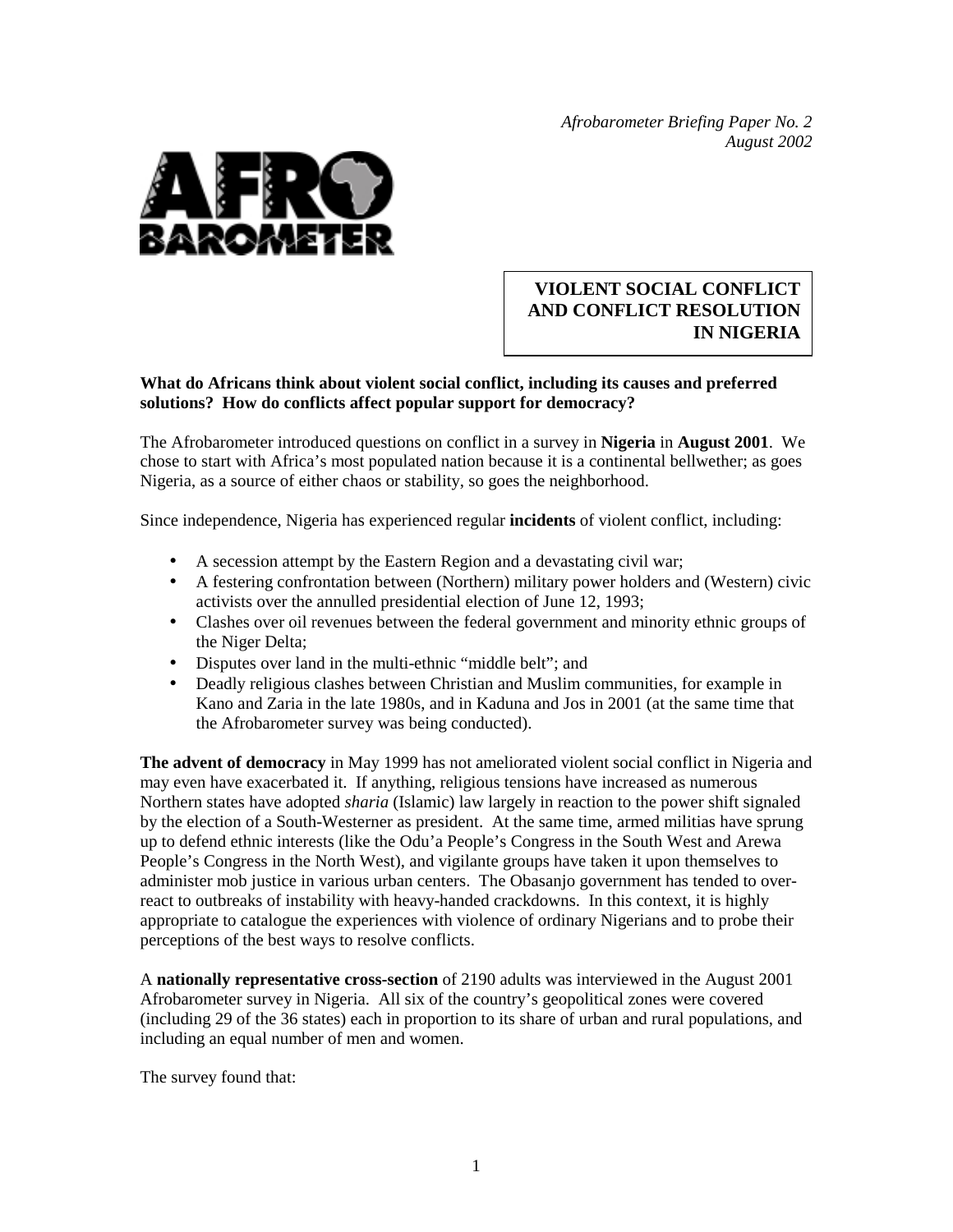**Nigerians perceive pervasive social conflict**. In their experience, serious disputes arise at three levels in society. Nineteen percent of people report violent altercations "sometimes," "often" or "always" within their own families, 43 percent in the communities where they live, and 72 percent in Nigeria as a whole (see Figure 1).



Perhaps surprisingly, women are no more likely than men to perceive such discord, even within the domestic domain. But older people are more likely than youngsters to see national instability, perhaps because they remember a trail of disorder stretching back to the civil war.

Conflicts within and between communities occur more often in urban than in rural areas. Half of the residents of Nigeria's crowded, multicultural cities say they regularly encounter local-level violence, compared to only one-third

of rural dwellers. At the same time, local disruptions also vary by region, with Southerners being twice as likely as Northerners to experience troubles in the community. Combining these factors, the residents of the Lagos megalopolis encounter violence more frequently than other Nigerians, though the residents of the Niger Delta and the South East region are also hard hit. Importantly, fully 87 percent of Lagosians think that disorder ("katakata") is endemic to the nation.

**Social conflicts have complex causes**. The survey asked Nigerians why, in their estimation, violent conflicts arise between communities. Respondents offered up to three responses in their own words ( $n = 5225$ ). Once classified, mass opinion points to causes of inter-communal conflict that are both cultural (44 percent of all responses) and economic (38 percent) (see Figure 2).

Nigerians identify religion, a cultural factor, as the most common source of strife (25 percent of all responses), in part because the survey was conducted during a period of unrest over the introduction of *sharia* law. Fully 71 percent did so in Kaduna in the wake of religious clashes there. Ethnic rivalries – including tribal, linguistic and regional differences – are cited as a secondary cultural cause (18 percent). Another 22 percent think that conflicts are most likely to arise over economic issues like boundary disputes and access to land. In many cases, as with the current land rivalries of the Tiv and the Jukun, ethnic groups who see themselves as the true *indigenes* of an area are pitted against those they consider "settlers". In the process, cultural and economic motivations for conflict become mixed in complex patterns of perceived causation.

Fewer Nigerians attribute internal violence in their country to political sources, such as competition for office by traditional leaders, politicians or political parties (see Figure 2). Nonetheless, almost one in five Nigerians (18 percent) thinks that politically ambitious leaders stoke conflict, including by articulating, and mobilizing support around, cultural and economic grievances. Official policies requiring that state institutions have a representative "federal character," have also tended to inflame cultural conflicts over public employment.

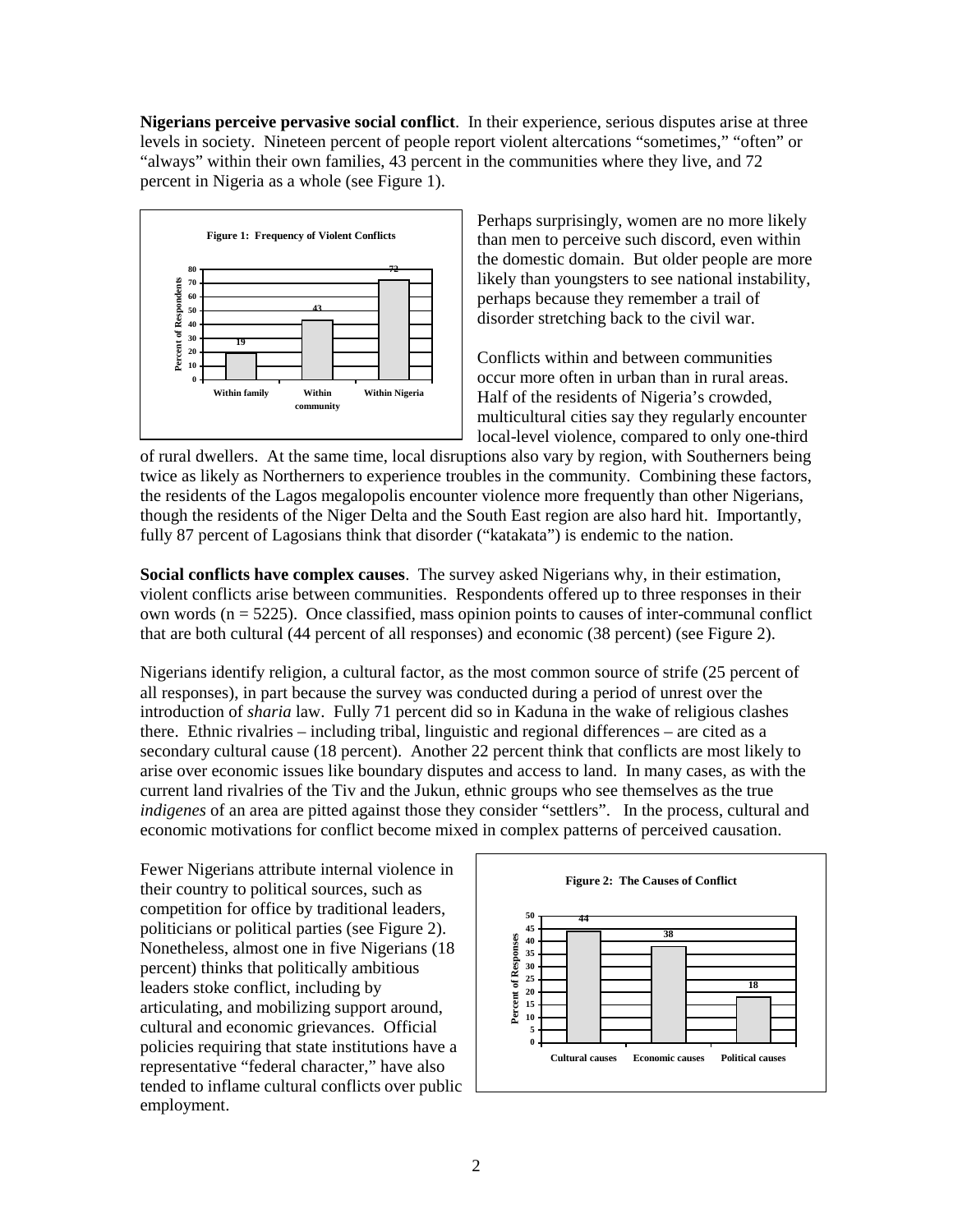Whereas urbanites are prone to blame conflict on rabble-rousing politicians, their country cousins are more likely to point to divisions over land and other natural resource shortages. Regional differences are even starker: although almost two-thirds of North Westerners think that conflict arises from ethnic and religious sources (64 percent), more than half of the Niger Delta dwellers in the South South zone see an economic basis to conflict (54 percent), especially when it comes to allocating oil revenues between the federal government and the regions.

**Nigerians express both cultural and economic identities**. How do people situate themselves in a heterogeneous and conflict-prone society? The Afrobarometer finds that Nigerians define their own identities in diverse terms. We asked, "besides being a Nigerian, which specific group do you feel you belong to first and foremost?" A slight majority replied that they see themselves mainly in terms of their culture, that is, they have adopted an ethnic, religious or regional identity (51 percent). But economic identities, which derive from day-to-day livelihoods and occupations and from perceptions of social class, are important too (42 percent) (see Figure 3).



Depending on where they live, Nigerians tend to see themselves in distinctive ways. South-Easterners are most likely to adopt a cultural identity, usually by naming an ethnic or language group (like Igbo). North-Westerners and those from North Central region also express cultural attachments, though in this case via identities based in religious communities (usually Muslim). By contrast, the residents of Lagos and the North East Region see themselves in terms of their positions in the economy, the former by expressing a class identity (like worker or unemployed) and the latter by naming an occupation (like farmer or trader).

People who adopt any kind of sub-national group identity perceive more frequent conflict than people who see themselves as individuals or who insist on being known as Nigerians. But, even as folks abandon their ethnic attachments and adopt occupational personas, they continue to conceive of conflict in similar ways. This consistency makes sense in a context where complex conflicts are not purely cultural but are also fought out over meaningful economic stakes.

**Nigerians prefer informal modes of conflict resolution**. The Afrobarometer asked, "who would you turn to for help to resolve a violent conflict between groups in this country?" Respondents offered up to three answers in their own words ( $n = 6305$ ). Taken together, these indicate that Nigerians are twice as likely to prefer an informal community-based process rather than an official intervention by a state government or the federal agency (54 versus 26 percent of all responses) (see Figure 4).

At the community level, people are most likely to turn to chiefs, headmen or elders to mediate disputes (17 percent of all responses), especially in the parts of the country where traditional leaders continue to perform customary functions. Thereafter, people request resolution from religious leaders (14 percent) such as a pastor in a Christian church or an imam in an Islamic brotherhood. Interestingly, few people seek help from civic organizations or NGOs (1 percent), which have a limited presence outside the major urban centers. In the absence of organized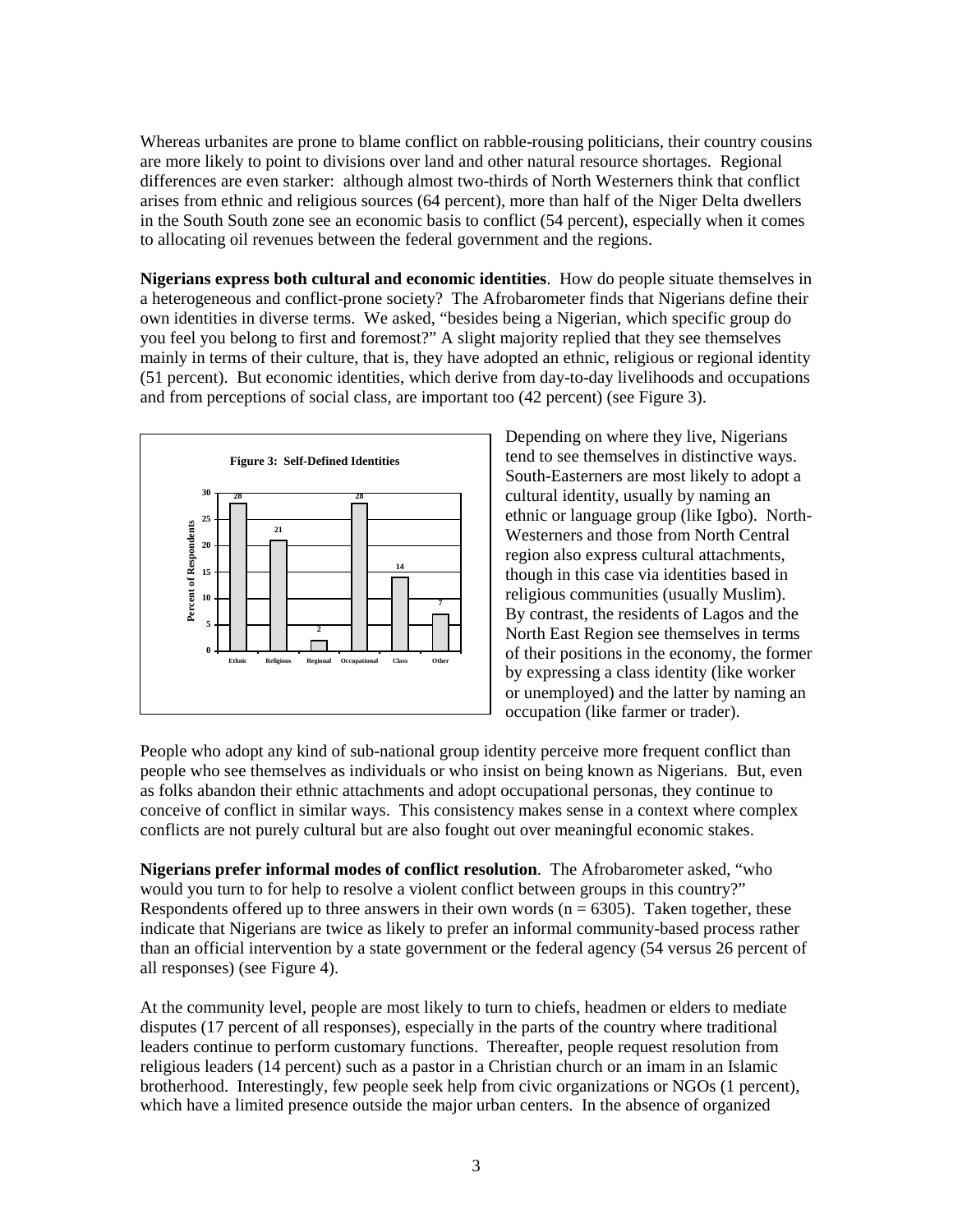channels, people commonly resort to self-help, insisting that "the people involved in the conflict" find a solution for themselves (8 percent) or they turn to "family, friends and neighbors" (7 percent). In the extreme, they may even enlist the help of vigilante groups (2 percent).

In practice, Nigerians make little use of government as an agent of conflict resolution. When they mention the central government at all, they call on its coercive agencies – the army and the police (16 percent of all responses) – rather than on its judicial branch (4 percent). Nor do they make use of local courts or local government administration (9 percent), perhaps because they do not expect fair or effective treatment. In keeping with their pride in Nigeria's status as an African superpower, even fewer Nigerians think that international agencies have a role in resolving internal conflicts.

Predictably, community-based solutions are most strongly advocated by rural folk; urban dwellers are more prone to turn to government. South Easterners put most faith in community organizations (62 percent) as compared to Lagosians, one third of whom would seek out an agency of a local, state, or federal government (36 percent). Not surprisingly, persons who express a religious identity tend to prefer religious leaders to resolve conflicts. More interestingly, persons who define themselves in terms of their region of origin (e.g. Westerner, Easterner) are especially likely to enlist the assistance of a vigilante group.



**Government is given good marks for managing conflicts**. Even though, in practice, Nigerians rarely choose government mediation, they gave the Obasanjo administration a top grade in conflict resolution in August 2001. In their view, the government was doing almost as well at managing conflict (61 percent favorable) as it was at controlling AIDS and improving education (see Figure 5). And public opinion held that government was doing much better at conflict



management than at controlling inflation and ensuring food security.

Against our expectations for the Niger Delta, where protests against multinational oil companies and interethnic feuds have been forcefully repressed, the government's general handling of conflict resolution has been welcomed by an above average majority of residents (South South region = 71 percent, Bayelsa state  $= 88$  percent). But such favorable assessments are offset in eight states where fewer than half of the people approved of the government's management of conflicts, including in zones of unrest like Anambra and Plateau states.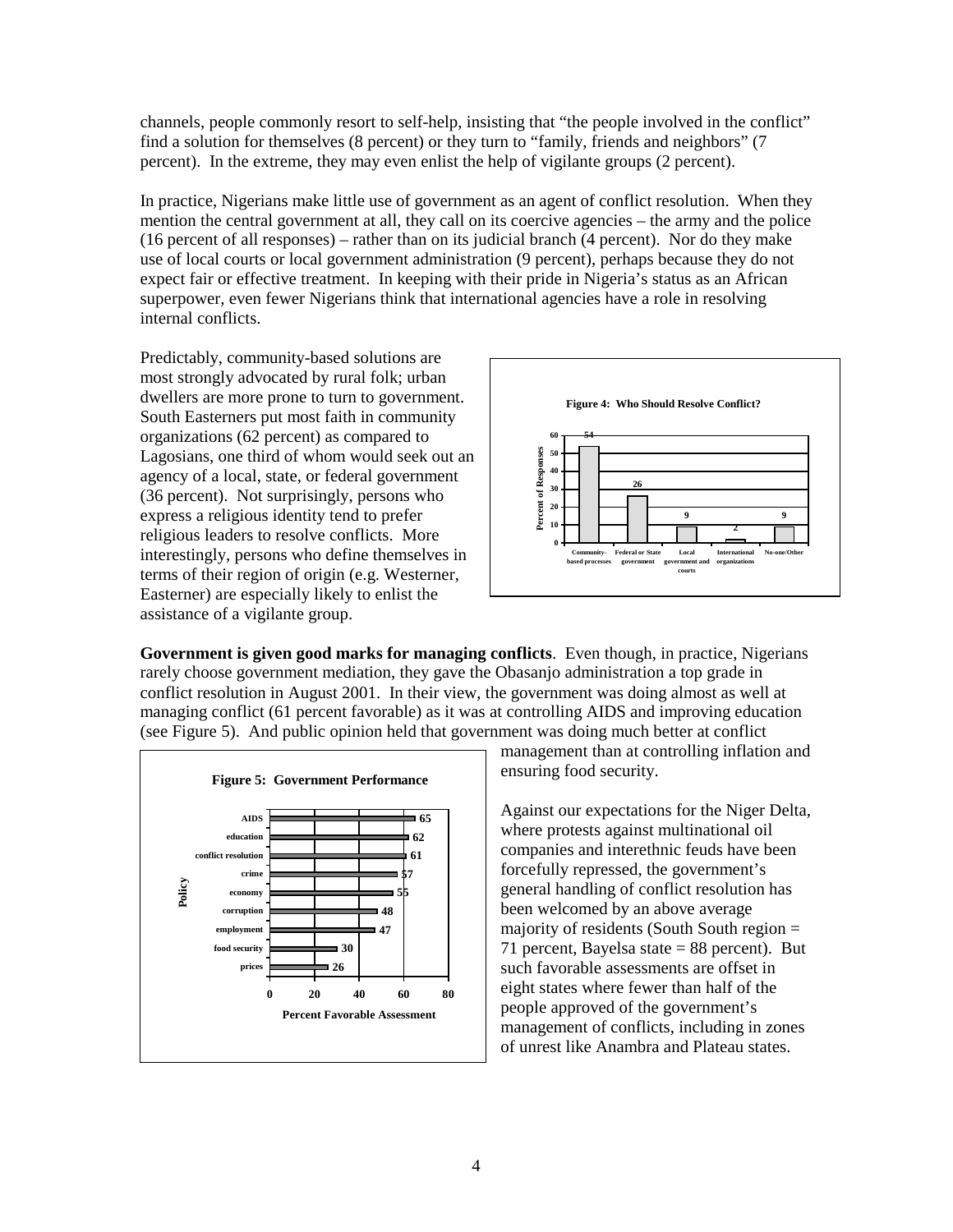**So far, violent conflict has not undermined popular support for democracy**. Persistent social conflicts have had mixed impact on the consolidation of Nigeria's fragile new democracy. The more that Nigerians perceive conflict, the less likely they are to pronounce that they are "satisfied with the way democracy works." But more than half of those who experience conflict still admit to being satisfied with democracy. Similarly, the frequency of perceived conflict increases the likelihood that Nigerians will judge the political regime as "not a democracy" or "a democracy with major problems." But, again, fewer than one in ten who have experienced violent conflict think that it precludes the possibility of building a democracy.

Importantly, the perceived frequency of conflict has *no effect* on the level of popular support for democracy, which hovers around 71 percent for everyone, regardless of their experience with conflict. If anything, there is a slight tendency for people who encounter increasing amounts of violence in the family, community, or nation to become *more* supportive of democracy. Thus, for the moment at least, Nigerians have not yet lost faith in democracy. Indeed, they seem to regard the deliberative procedures of this form of government as possibly helpful in arriving at the peaceful resolution of disputes.

**Most Nigerians value peace, reject violence**. The extent of violence in a society both reflects, and is reflected in, the political values of its citizens. While significant minorities are willing to use violence against others to obtain their goals, most Nigerians say they support universal human rights and the rule of law.

Take several examples. First, what should people do if victimized by a violent crime? While a minority of 18 percent would "find a way to take revenge", a majority of 76 percent recommend "turn(ing) to the police for help." Second, is domestic violence ever permissible? While 25 percent condone a married man "beat(ing) his wife and children if they misbehave," 72 percent think that "physical violence is wrong under all circumstances." Third, is political intimidation ever warranted? While 28 percent can foresee a situation in which force would be necessary "in support of a just cause," some 64 percent think that, "the use of violence is never justified in Nigerian politics."

As expected, older men are significantly more likely than younger women to tolerate abuse of spouses or children. And younger men who are close to a political party, including some who may be militants, are somewhat more likely to find justification for acts of political violence.

**Most Nigerians want the nation to remain intact**. If only because they fear unknown alternatives, citizens are largely committed to the integrity of the national political community. Fully three quarters of survey respondents agree that, "even if there are conflicts among different groups, Nigeria should remain united as one country" (74 percent); only one out of five think that "the differences among Nigerians are too strong; for the sake of peace, the country should be broken apart" (22 percent). In short, most Nigerians have resolved to never again repeat the trauma of civil war.

Sentiments of national solidarity are widespread, constituting a majority in every region of the country. Nevertheless, regional disparities cannot be ignored (see Figure 6). While North Easterners have the strongest commitment to staying within the federal fold (87 percent), one third of South Easterners apparently still feel that their region would be well advised to go it alone. Indeed, with the exception of cosmopolitan Lagos, there is a marked difference (averaging some 20 percentage points) between Northerners and Southerners on the national unity question. While Northerners clearly perceive that federal arrangements work to their advantage, Southerners are much less sure.